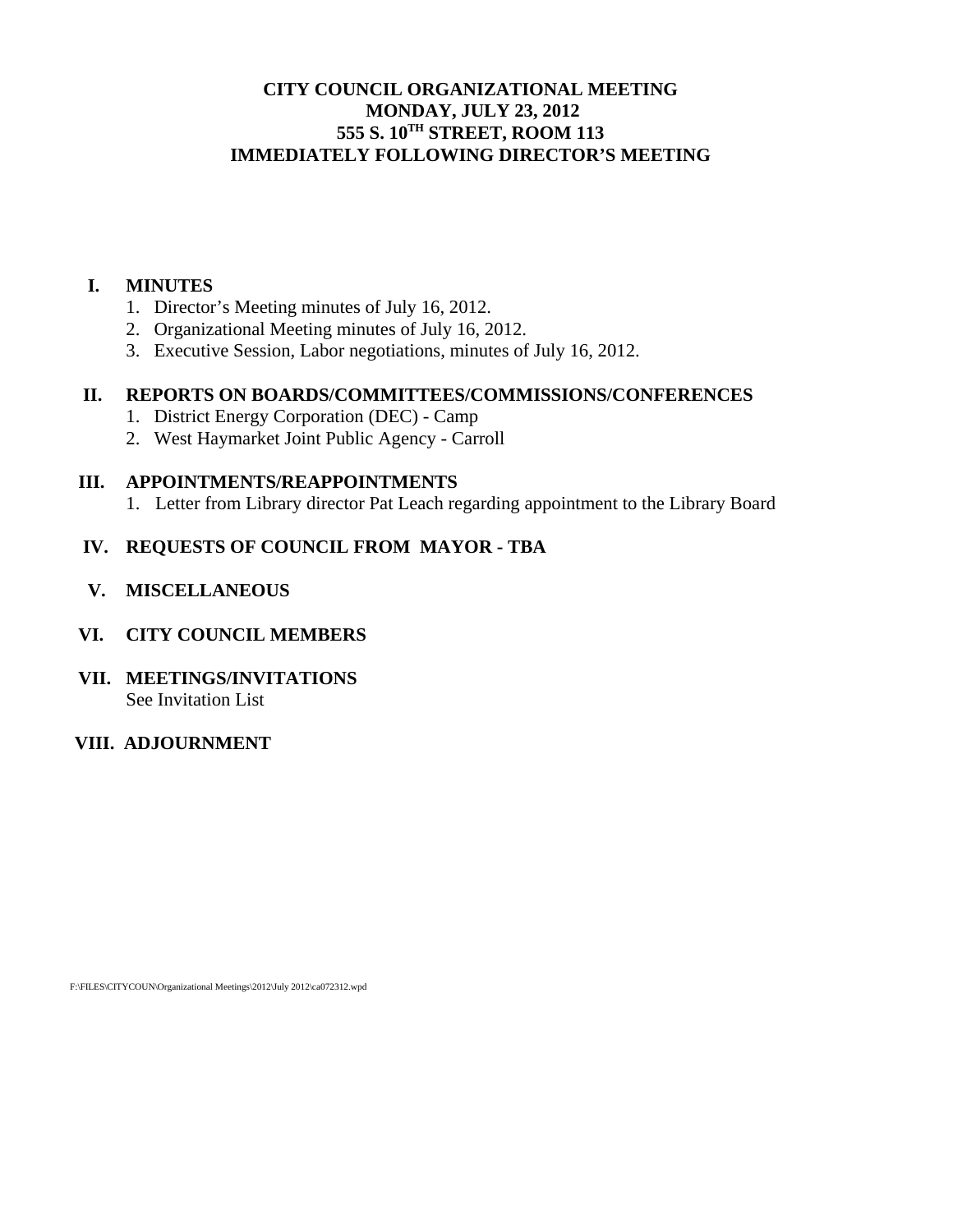

# **CITY OF LINCOLN** NEBRASKA

**MAYOR CHRIS BEUTLER** lincoln.ne.gov

**Lincoln City Libraries** Pat Leach, Director 136 South 14th Street Lincoln, Nebraska 68508-1899 402-441-8500 library@lincolnlibraries.org lincolnlibraries.org

July 18, 2012

Adam Hornung, Chair Lincoln City Council 555 So. 10th Street Lincoln, NE 68508

Dear Mr. Hornung:

Attached are applications received by the Library Board of Trustees from 14 persons interested in being appointed to the Library Board to fill a vacancy for one seven-year term created by the completion of April Stevenson's appointment.

This group of candidates responded to notices posted at all library locations. community and cultural centers, as well as the Library website. Candidates who submitted interest in prior appointments were notified of the vacancy as well as individuals who expressed interest through the Mayor's Board Bank.

The Library Board Committee on Administration reviewed the qualifications of the candidates based on current and future needs of the Board of Trustees, along with applicants' interest in the public library and the community as a whole. The Committee on Administration presented its report and recommendation to the Library Board at the Board's July 17, 2012, meeting.

After thorough review, the Library Board recommends Carol Speicher for appointment to the Library Board. Ms. Speicher has experience serving on boards and is a retired library professional. The Board also recommends Jan Opocensky Rice and Nathaniel Blum as alternates. Jan Rice has 30 years of experience as a professional librarian. Nathaniel Blum is involved in the community and has experience in customer service and financial planning.

As soon as the City Council completes its appointment process, the new Board member will be contacted and the orientation process begun. Thank you for your consideration. Please contact me if you have any questions.

Sincerely,

 $a\vec{\lambda}$ 

Pat Leach **Library Director** 



Lincoln City Libraries fosters the power of reading and provides open access to all forms of information to enrich people's lives every day.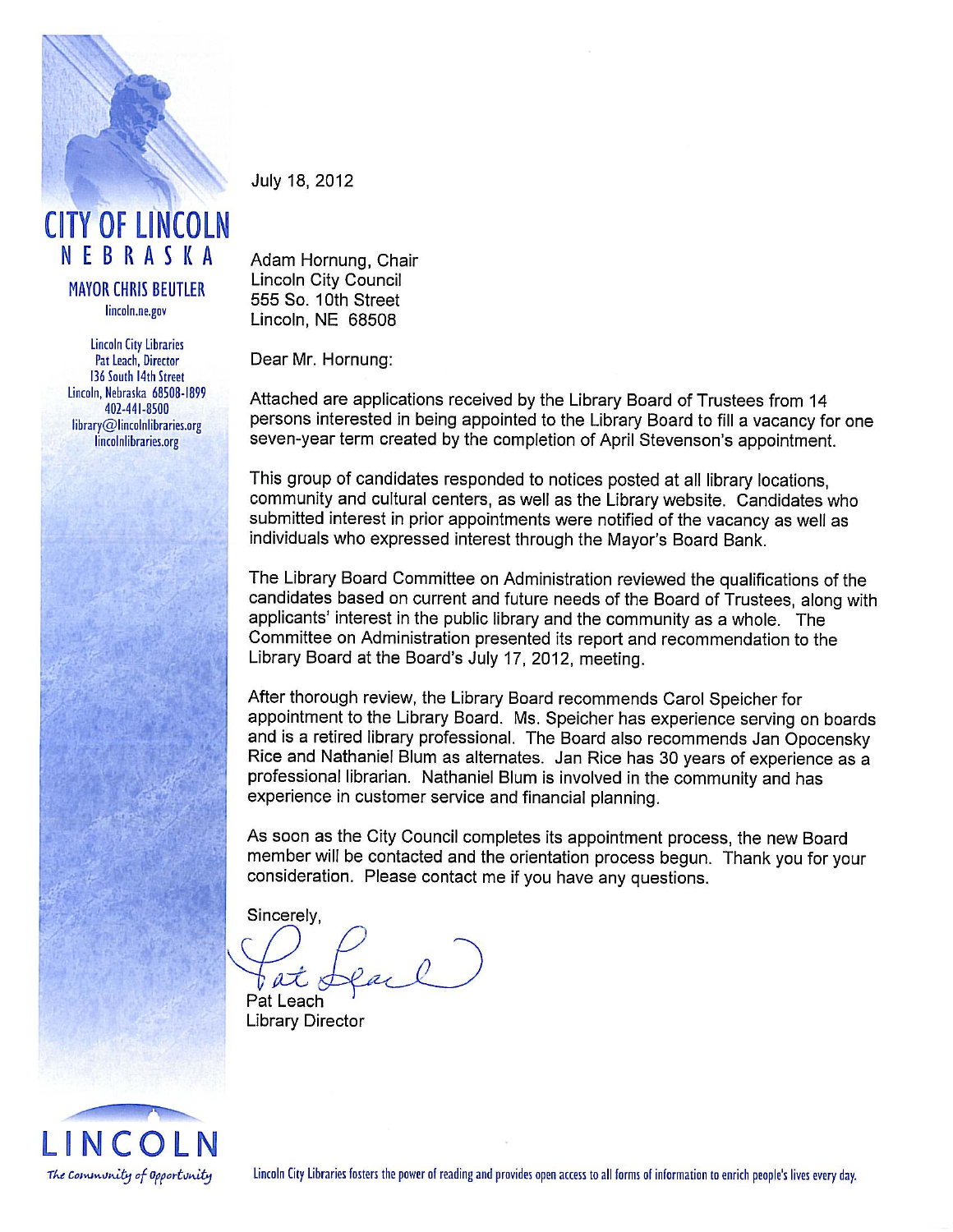## **MINUTES CITY COUNCIL ORGANIZATIONAL MEETING MONDAY, JULY 23, 2012**

- **Present:** Adam Hornung, Chair; Carl Eskridge, Vice Chair; Gene Carroll; Jon Camp; Jonathan Cook; Doug Emery; and DiAnna Schimek
- **Others:** Rick Hoppe, Chief of Staff; Denise Pearce, Senior Policy Counsel; Pat Leach, Library Director; and Dave Landis, Urban Development Director

Chair Hornung opened the meeting at 2:10 p.m. and announced the location of the Open Meetings Act.

## **I. MINUTES**

- 1. Director's Meeting minutes of July 16, 2012.
- 2. Organizational Meeting minutes of July 16, 2012.
- 3. Executive Session, Labor negotiations, minutes of July 16, 2012.

With no corrections the above minutes were approved.

## **II. REPORTS ON BOARDS/COMMITTEES/COMMISSIONS/CONFERENCES**

## **1. District Energy Corporation (DEC) - Camp**

Camp stated now when looking at the West Haymarket you see a new building going up, the District Energy facility, which will meet the major energy needs of the arena. The facility should be complete by January. DEC will also have the capacity to supply a lot of the West Haymarket, extending south, with current discussions regarding other properties. Would include the hotel, housing units, and retail.

### **2. West Haymarket Joint Public Agency - Carroll**

Carroll stated they met last Friday and approved two major items. First, the parking garage across from the arena, Parking Garage No. 1. Hausmann/Dunn who received the bid, a little less than \$13 million, came in under budget on the parking garage. Will start right away with completion before the opening of the arena.

The second contract was for all kitchen equipment throughout the Haymarket Pinnacle Bank Arena, \$2.8 million, awarded to Baring Industries, from Florida. They provide kitchen equipment, such as freezers, refrigerators, hot dog warmers, for major arenas around the United States. The third item is a new video. A fly by video of the West Haymarket area. Go on the Haymarket Now website to view the new video. Emery asked if it shows what is there now, or what it will be? Carroll replied what it will be. Emery asked if the two companies receiving the contracts are pairing with someone locally? Carroll replied no, we're buying equipment. Emery questioned if the equipment being purchased will be installed locally? Carroll answered it will be installed by their company.

## **III. APPOINTMENTS/REAPPOINTMENTS**

## **1. Letter from Library Director Pat Leach regarding appointment to the Library Board**

Director Leach stated Council has received a letter she sent on recommendations in regard to the Library Board vacancy. The Board recommends Carol Speicher for appointment to the Library Board. Did receive fourteen (14) applications for the term left vacant as April Stevenson's seven-year term is complete. Camp added as a note, our colleague's husband is on the Library Board. When you look at applicants, what are some perimeters to obtain a balance? What key facets of the community? Leach responded when the administration looks at all the applications they do look for a variety of